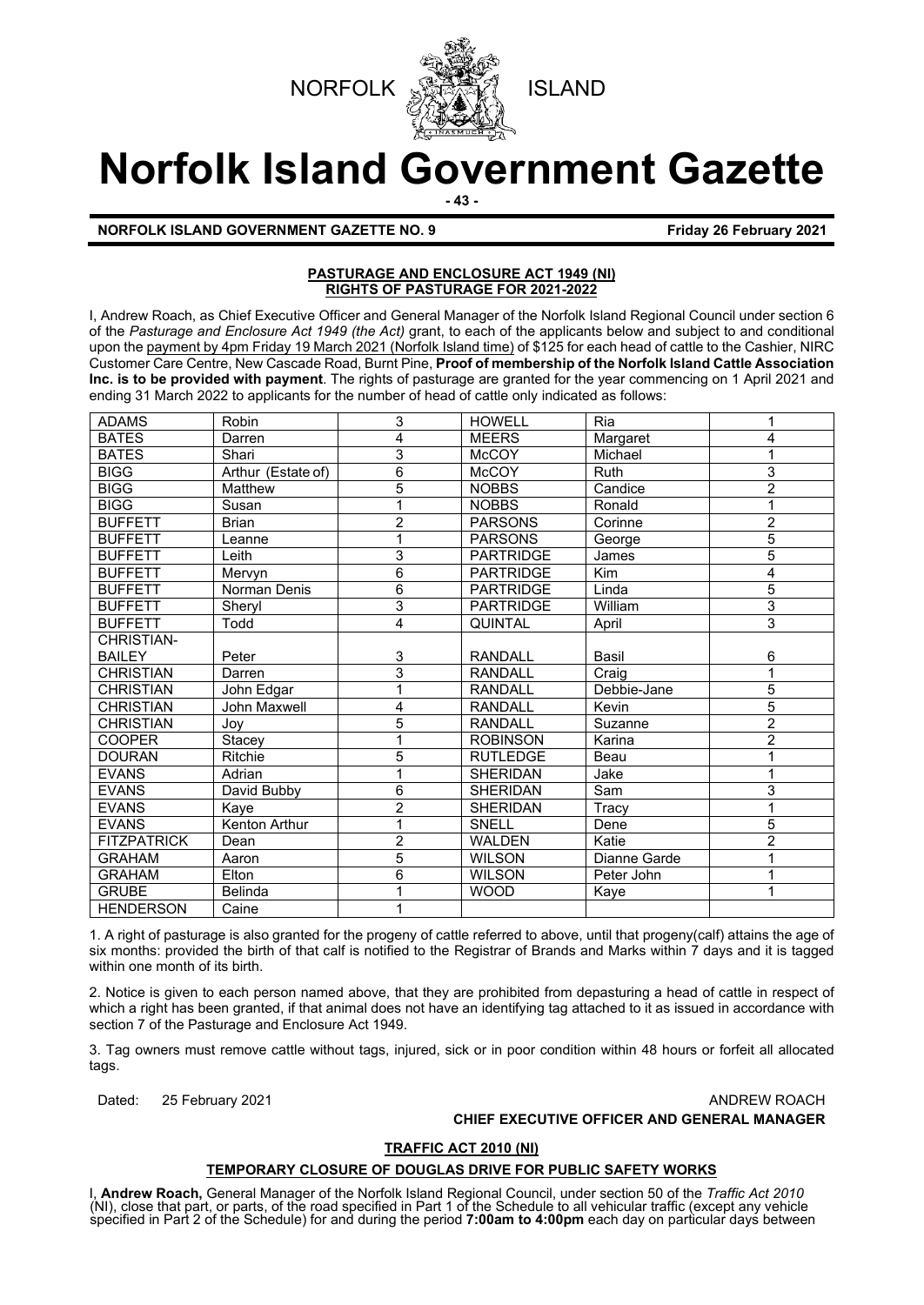#### **NORFOLK ISLAND GOVERNMENT GAZETTE NO. 9 <b>Friday 26 February 2021**

**<sup>1</sup> March <sup>2021</sup> and 31 May <sup>2021</sup>** as I am of the opinion it is necessary to carry out repairs and/or maintenance of the road for public safety purposes.

#### **SCHEDULE**

**Part 1 -** Part road closure:

That part of Douglas Drive, relevant to road works carried out for public safety purposes. The start and end of the road<br>works site to be officially signposted by the Council, or as directed by Council workers at the works by police from time to time during the specified road closure period.

**Part 2** - Exempted classes of vehicles:

- a) Vehicles and plant authorised by the General Manager of the Norfolk Island Regional Council or delegate for the delivery of goods or services
- b) Council vehicles and plant involved on official business
- c) Police, ambulance, fire services and emergency vehicles on official business
- d) Vehicles authorised by OIC Police or delegate thereof.

Dated: 24 February 2021 **ANDREW ROACH CONSUMING THE SET OF ANDREW ROACH** 

## **GENERAL MANAGER**

#### **LAND TITLES ACT 1996 (NI)**

#### **APPLICATION FOR REGISTRATION OF TITLE**

Application has been made in accordance with section 133 of the Land Titles Act 1996 for registration of title in respect of the land specified hereunder.

| Applicant            | Lot      | Section | Portion | Road     |
|----------------------|----------|---------|---------|----------|
| Allan John Patterson | つら<br>ບບ | 24      | 135e1   | J.E.Road |

An application under section 133 of the Act is made for the purpose of bringing land under the Guaranteed Titles system. Further information about the above land may be obtained from the Land Titles Office situated on the ground floor of the Administration Offices, Kingston.

Submissions about the title to the above land are invited within 14 days after publication of this notice and should be lodged at the Land Titles Office.

Dated: 23 February 2021 **ALLEN V. BATAILLE** 

**REGISTRAR OF TITLES**

#### **DISASTER AND EMERGENCY MANAGEMENT ACT 2001 (NI)**

#### **FURTHER EXTENSION OF DECLARATION OF STATE OF EMERGENCY**

I **Eric Hutchinson,** Administrator of Norfolk Island and delegate of the Minister under Section 5 of, and item 1.27 of the Schedule to, the *Minister's Norfolk Island Delegation Instrument 2019*:

**PURSUANT** to Section 9 of the *Disaster and Emergency Management Act 2001* (NI) [the Act] and having regard to the advice of the Controller;

**FOR** the purpose of response and recovery operations under the Act and the Disaster and Emergency Plan for the Territory of Norfolk Island;

**FURTHER EXTEND** the declaration of emergency made under section 9 of the Act at 16:15 Hrs on Monday 16 March 2020, for the whole of the Territory of Norfolk Island, until 23:59 hr on Wednesday 30 June 2021.

#### Dated: 4 February 2021<br>Dated: 4 February 2021 **ADMINISTRATOR**

#### **DISASTER AND EMERGENCY MANAGEMENT ACT 2001 (NI)**

### **DECLARATION OF STATE OF DISASTER OR EMERGENCY (RECOVERY OPERATIONS) COVID-19 DIRECTIONS RECOVERY OPERATIONS (NO.1) 2021**

I, **George Ivor Andrew Plant**, Emergency Management Norfolk Island Controller:

- 1) under section 11(2)(g) of the *Disaster and Emergency Management Act 2001* (NI) am of the opinion that it is necessary to make directions in respect of recovery from the State of Emergency in respect of COVID-19 relating to the movement of persons within the disaster or emergency area as set out in the Schedule; and
- 2) under section 11(2)(h) of the *Disaster and Emergency Management Act 2001* (NI) am of the opinion that it is necessary to make directions in respect of recovery from the State of Emergency in respect of COVID-19 relating to the removal of persons within the disaster or emergency area who obstructs or threatens to obstruct recovery operations as set out in the Schedule; and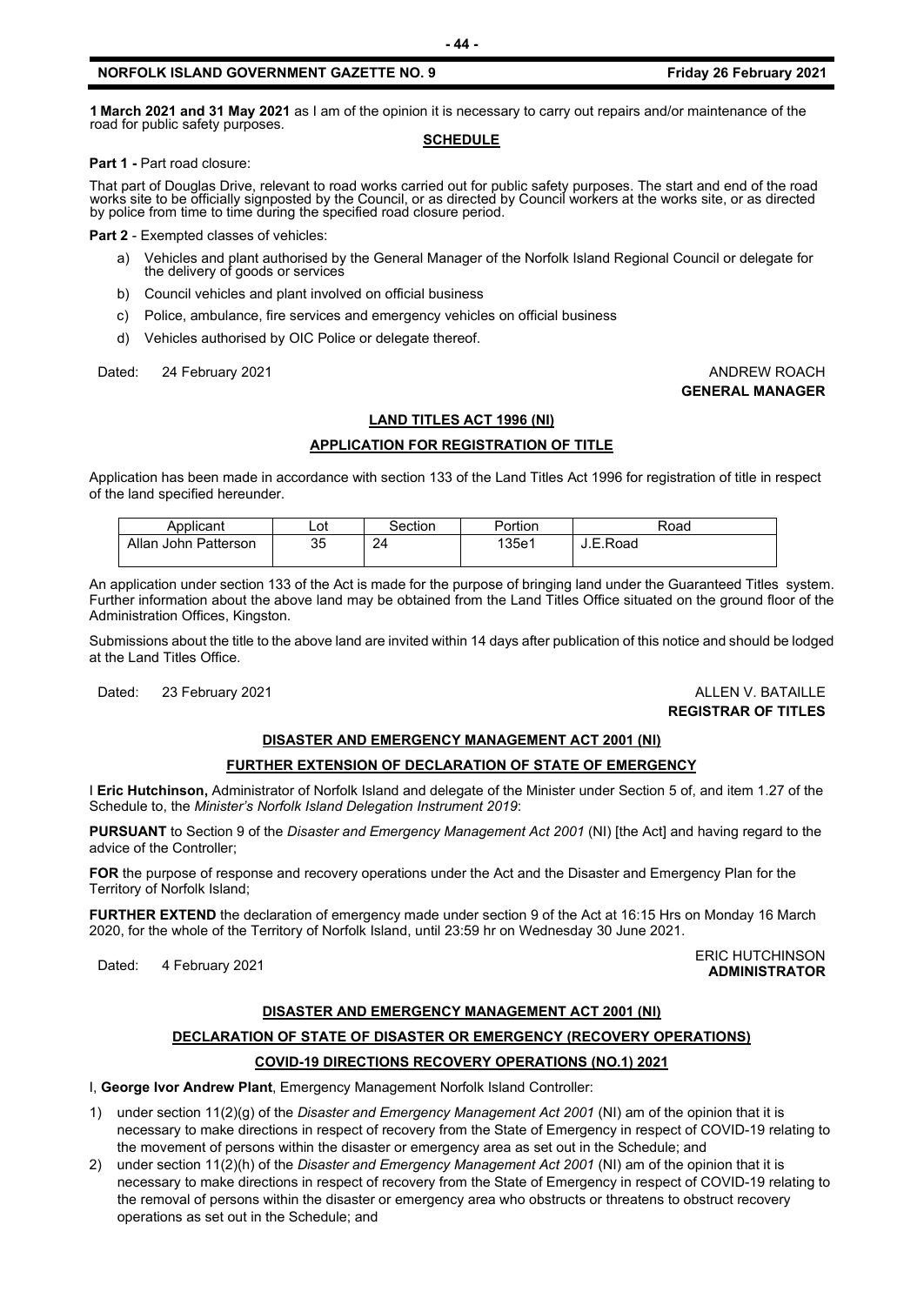#### **NORFOLK ISLAND GOVERNMENT GAZETTE NO. 9 <b>Friday 26 February 2021**

3) under section 11(2)(i) of the *Disaster and Emergency Management Act 2001* (NI) am of the opinion that it is necessary to make directions in respect of recovery from the State of Emergency in respect of COVID-19 relating to giving directions to persons whose responsibilities require him or her to engage in recovery operations.

#### **SCHEDULE**

#### **Direction 1 (2021) – Adjustment of COVID 19 measures – to commence 23:59 on 28 February 2021**

- 1. These Directions take effect at 23:59 on 28 February 2021 and remain in force while the State of Disaster or Emergency (Recovery Operations) is in force.
- 2. In these Directions:

*Persons* includes people residing on Norfolk Island, visiting Norfolk Island for holiday or work purposes

*COVID-19 hotspot* means a particular area of Australia decided by the Commonwealth Chief Medical Officer.

*Incident Controller* means the person appointed under the State of Emergency in accordance with the NORDISPLAN.

- 3. Persons will be permitted\* to travel to Norfolk Island without the need to quarantine provided they:
	- a. do not have COVID-19.
	- b. have not been in contact within anyone in the prior 14 days with COVID-19;
	- c. have been granted a Norfolk Island Entry Pass\*
	- \*Any person travelling to Norfolk Island may be denied entry without a Norfolk Island Entry Pass
- 4. A person whilst on Norfolk Island must comply with physical distancing principles as published from time to time on [\(http://www.norfolkisland.gov.nf/norfolk-islands-covid-19-advice\)](http://www.norfolkisland.gov.nf/norfolk-islands-covid-19-advice).
- 5. A person whilst on Norfolk Island must follow any directions in relation to COVID-19 from staff of the *Norfolk Island Hospital and Residential Aged Care (NIHRACS).*
- 6. A person or business on Norfolk Island must follow any advice or operational direction provided by the Incident Controller or authorised officer of the *Norfolk Island Police Force (NIPF)*in relation to COVID-19.
- 7. A person or business involving close contact with persons is required to keep a daily customer register. A business will be required to retain the records for a period of three months. The register must be produced upon request by the Incident Controller.

*\* Please Note \** 

- *Online applications required by all travellers prior to travel (within 72 hours of travel).*
- *While the State of Emergency is in place verification of where travellers are from will be required*
- *Travel to mainland states and territories is a matter for residents to seek approval from State and Territory Government authorities.*

Dated: 11 February 2021 Case of the Contract of the Contract of the Contract of the Contract of the Contract of GEORGE PLANT

**EMNI CONTROLLER**

#### **Norfolk Island Airport – New Screening Machine Building Alterations Project Request for Quote RFQ 02/21**

Council is seeking quotes from a suitably qualified tradesperson to complete necessary building alterations to accommodate the new Screening Machine for the Norfolk Island Airport.

It's anticipated your quotation will be a fixed price fully inclusive of all trades.

For additional information, a copy of the plans and/or to arrange an inspection, please contact Howard Martin, Manager – Economic Development via email; howard.martin@nirc.gov.nf or mobile; 51995.

Note: quotes will only be accepted after a site inspection and briefing on the full scope of works has been completed; Council is not obliged to accept the lowest quotation.

Submissions are to be marked Norfolk Island Airport – Screening Machine Building Alteration RFQ 02/21 and are to be emailed to regionalcouncil@nirc.gov.nf on or before the closing date of 4:00pm, Monday 08 March, 2021.

#### Dated: 15 February 2021 **https://www.franchology.com/intervalsed/intervalsed/intervalsed/intervalsed/intervalsed/intervalsed/intervalsed/intervalsed/intervalsed/intervalsed/intervalsed/intervalsed/intervalsed/intervalsed/i MANAGER – ECONOMIC DEVELOPMENT**

#### **NORFOLK TELECOM WEBSITE – LINKS TO OTHER SERVICES**

#### **EXPRESSIONS OF INTEREST 03/21**

Council is seeking Expressions of Interest Expressions from community organisations and/or commercial organisations who provide directory services and for businesses and/or services on Norfolk Island.

Norfolk Telecom has recently developed a new website to coincide with the upgrade of the telecommunications network to 3G/4G. The new site provides a link to the Norfolk Telecom phone directory, however, visitors to our site are often looking for more information about the businesses and services offered on Norfolk Island i.e. contact information such as email addresses as well as what services are available.

Successful applicants will have a link to their website on the Norfolk Telecom website.